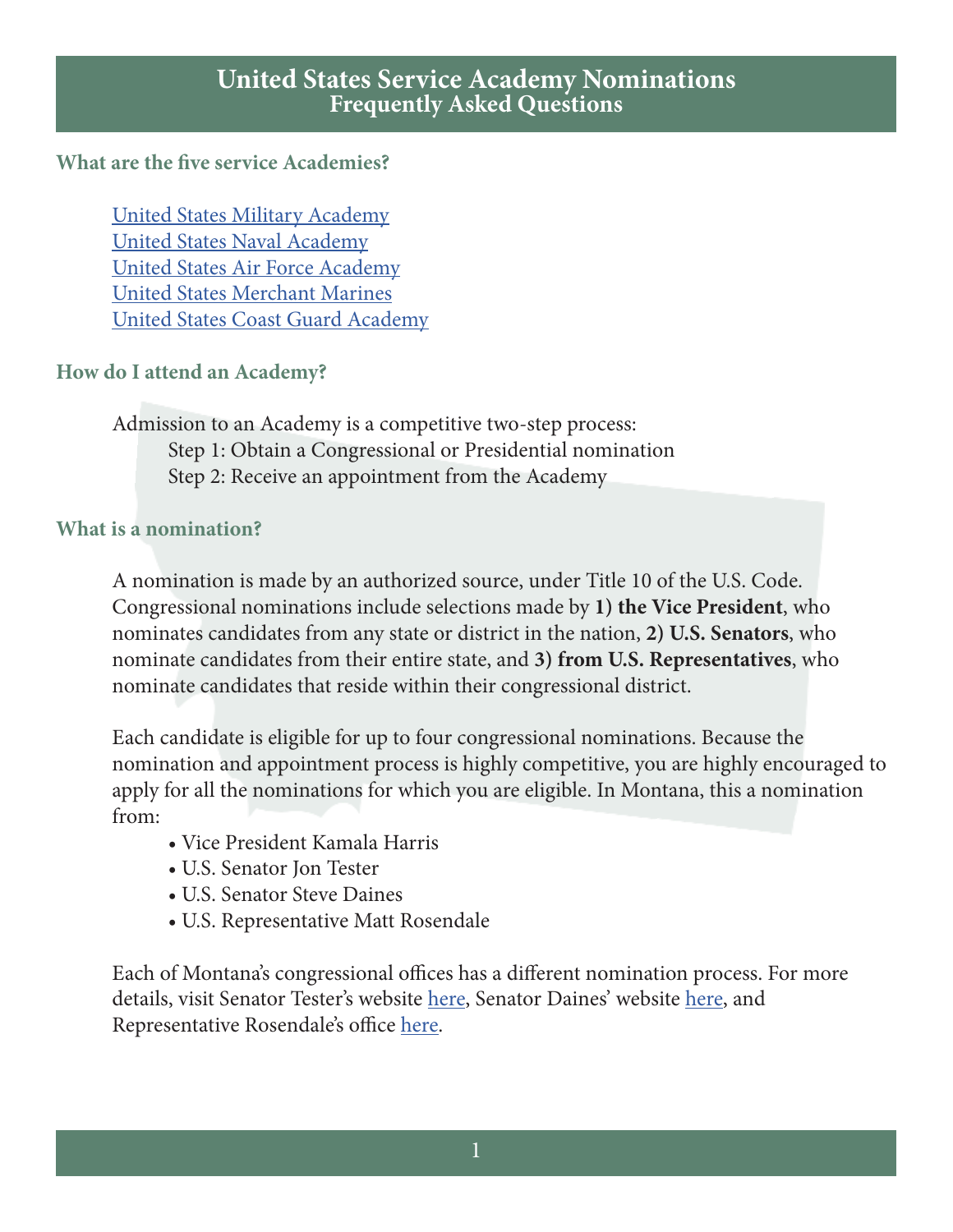#### **What is an appointment?**

An appointment allows you admission to the Academy, and is only granted **after** an applicant has received a nomination.

# **What are the basic eligibility requirements for a nomination?**

To be eligible for a nomination, you must meet these requirements by July 1st, 2023:

- Between the ages of 17 and 23
- U.S. citizen
- Unmarried, not pregnant, and without legal obligation to support children or other dependents
- Reside within the legal boundaries of Montana

 NOTE: If you are attending a service academy preparatory school, a university out of state, or have recently relocated out of Montana due to your parents' service in the military, and maintain Montana as your permanent residence, you may still apply with the Montana delegation.

## **What is a Presidential nomination?**

Presidential, or service-connected, nominations are reserved for children of career military personnel. To qualify, the parent must meet one or more of the following criteria:

- Be on active duty, and have served continuously on active duty for at least eight years
- Be retired with pay or have been granted retired or retainer pay
- Be a reservist of National Guard member
- Have died after being retired with pay or being granted retired or retainer pay
- Have begun adoption proceedings before the child's 15th birthday

## **Can I apply for a nomination if I am active duty in the armed services or reserves?**

Yes. Active duty servicemembers meeting the basic eligibility criteria may apply for congressional nominations, in addition to a nomination through their branch of the armed services. For more details, contact your commanding officer.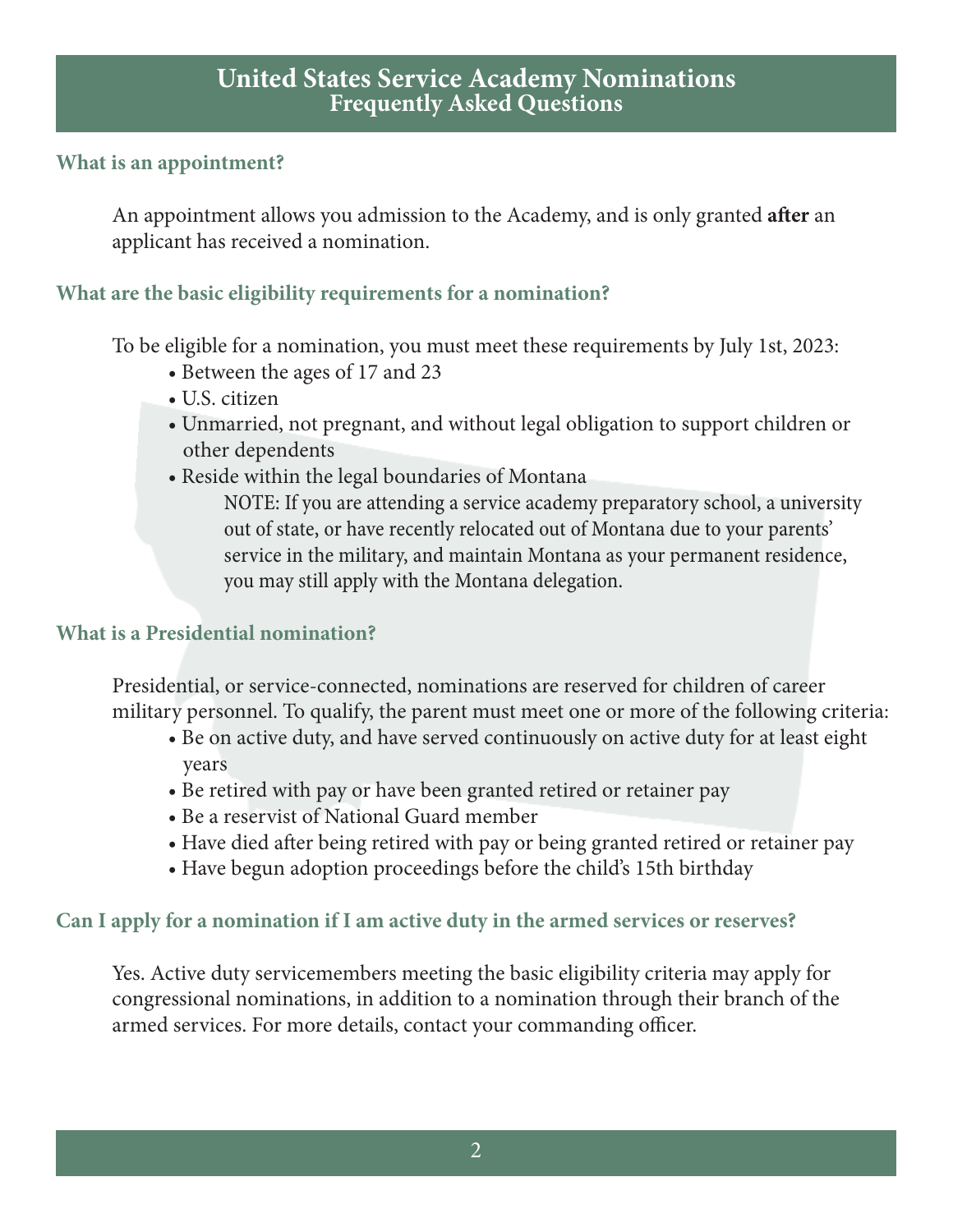#### **When should I apply for a nomination?**

Most applicants begin the application process the spring semester of their junior year of high school.

#### **What are the qualifications you look for in applicants?**

Candidates are evaluated in four areas:

- Academics
- Extracurricular activities
- Personal motivation and character
- Commitment to military service

#### **What comprises my nomination file?**

Each of Montana's congressional offices has a different nomination process. For more details, visit Senator Tester's website here, Senator Daines' website here, and Rep. Rosendale's office here. Nomination applications for each office will include:

- 1) Completed Application
	- School and community activities
	- Athletic involvement
	- Honors/Awards, in and out of academics
	- Academy preference
	- Personal essay
- 2) Letters of Recommendation
	- Two letters should come from an academic source a high school teacher/college professor, counselor/advisory, or principal/administrator.
	- The third letter should come a non-academic source without familial relation a coach, employer, clergy/church member, mentor, volunteer, or adult family friend.
	- Please submit all letters of recommendation in PDF format.
- 3) Official Transcript
	- High school/collegiate transcripts, including your fall 2022 class schedule.
- 4) Official ACT/SAT scores
	- Results will be super-scored for a composite score. Applicants may take the test as many times as they wish.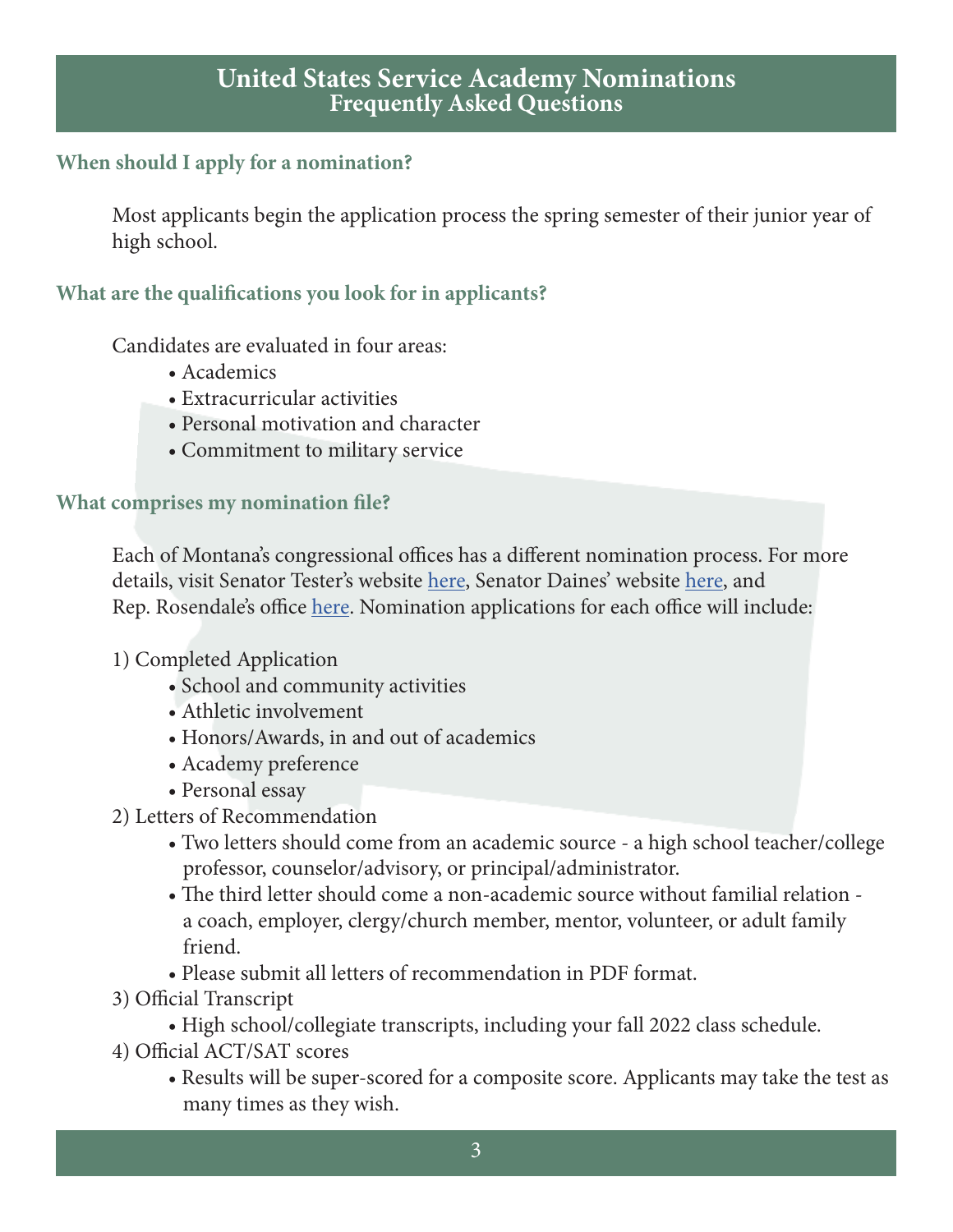#### **How should I submit my SAT/ACT scores?**

Each office processes SAT/ACT scores differently. Find more details at Senator Tester's website here, Senator Daines' website here, and Representative Rosendale's office here.

## **What is the deadline for submitting my nomination file?**

Each of Montana's congressional office has a different nomination process. For more details, visit Senator Tester's website here, Senator Daines' website here, and Representative Rosendale's office here.

Senator Tester's office will be accepting applications until **November 1st, 2022**.

- Please complete the online questionnaire and essay, available here.
- Official transcripts must be submitted through an administrator. Recommendation forms must be completed by a high school principal or guidance counselor, and are available here. Digital copies of both official transcripts and recommendation forms may be sent to Academy\_Nominations@tester.senate.gov. Printed transcripts may be sent to:

 Office of Senator Jon Tester c/o Smith Works 8 3rd St. E Kalispell, MT, 59901

 • Please direct questions to Smith via email at Academy Nominations@tester.senate.gov or by phone at 406-257-3859.

Senator Daines' office will be accepting applications until **November 1st, 2022**.

• Please submit completed applications to:

Academy Nomination Coordinator

Office of United States Senator Steve Daines

218 East Front Street, Suite 103

Missoula, MT, 59802

 • Please direct questions to Sharon via email at sharon\_parks-banda@daines.senate.gov or by phone at 406-549-8198.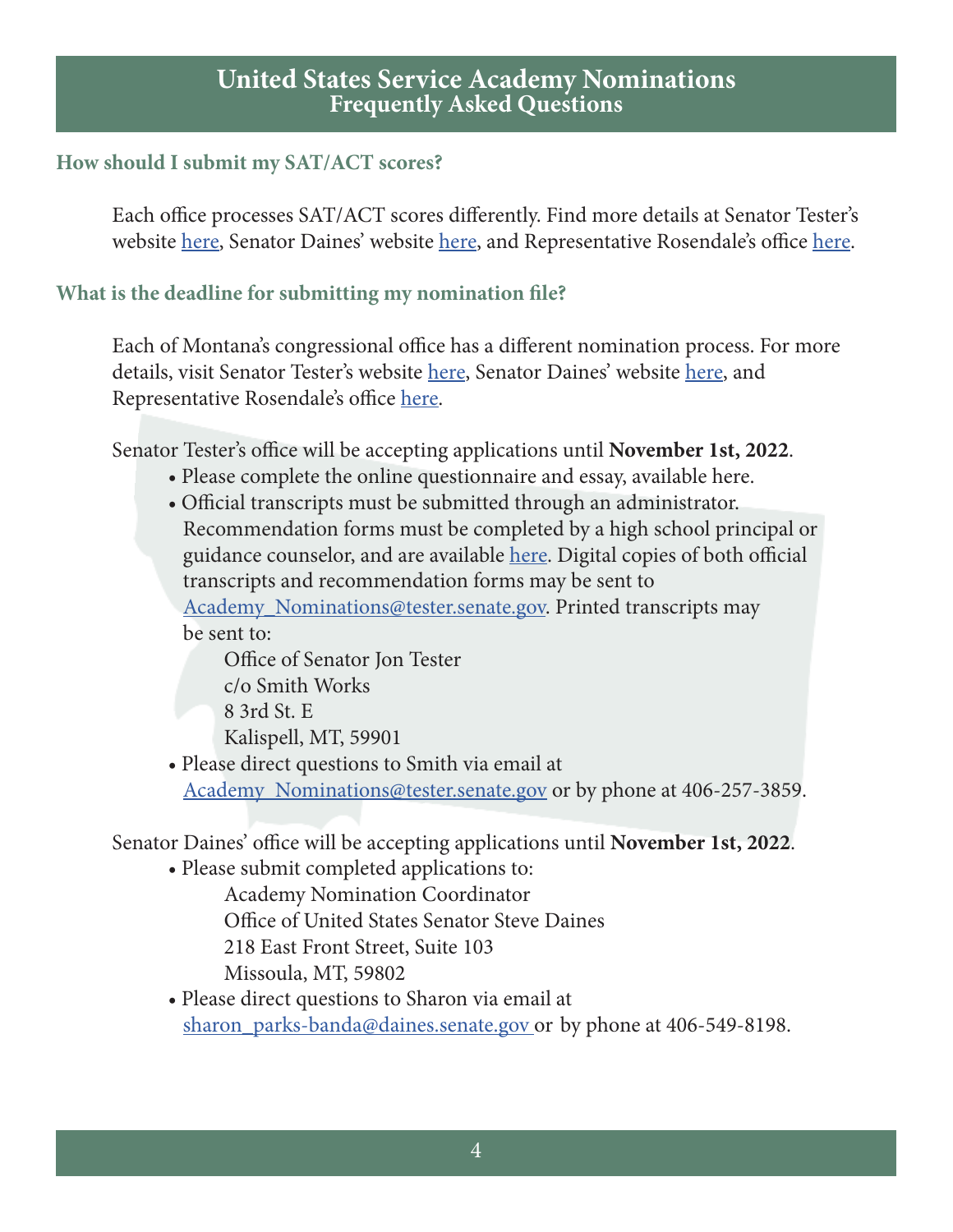Representative Matt Rosendale's office will be accepting applications until **November 1st, 2022.**

• Please submit completed application materials to:

 Attn: Kelly Cotton Helena District Office 7 6th Ave. W. Helena, MT 59601

• Please direct questions to Kelly via email at Kelly. Cotton@mail.house.gov or by phone at 406-502-1435.

# **Can I be nominated to more than one Academy?**

Yes. It is possible to be nominated to more than one service Academy. On your application, you will be asked to rank in numerical order your Academy preferences.

## **Do I need a nomination to the U.S. Coast Guard Academy?**

No. The USCGA is the only service academy that does not require a congressional nomination. Applications can be submitted directly online by January 15, 2023 at www.uscga.edu.

## **Should I apply for an ROTC scholarship?**

Because the nomination and appointment process is competitive, not all candidates will receive a nomination or an appointment. Consider earning a military commission through the Reserve Officer Training Corps (ROTC). Additional information is available at:

- Air Force ROTC
- Army ROTC
- Naval ROTC

# **How will I know if I am nominated? When will I know if I am appointed?**

All candidates will be notified by mail of their nomination status. The Academies will begin making appointments in early 2023. All appointment offers are generally made by May 1st of each year.